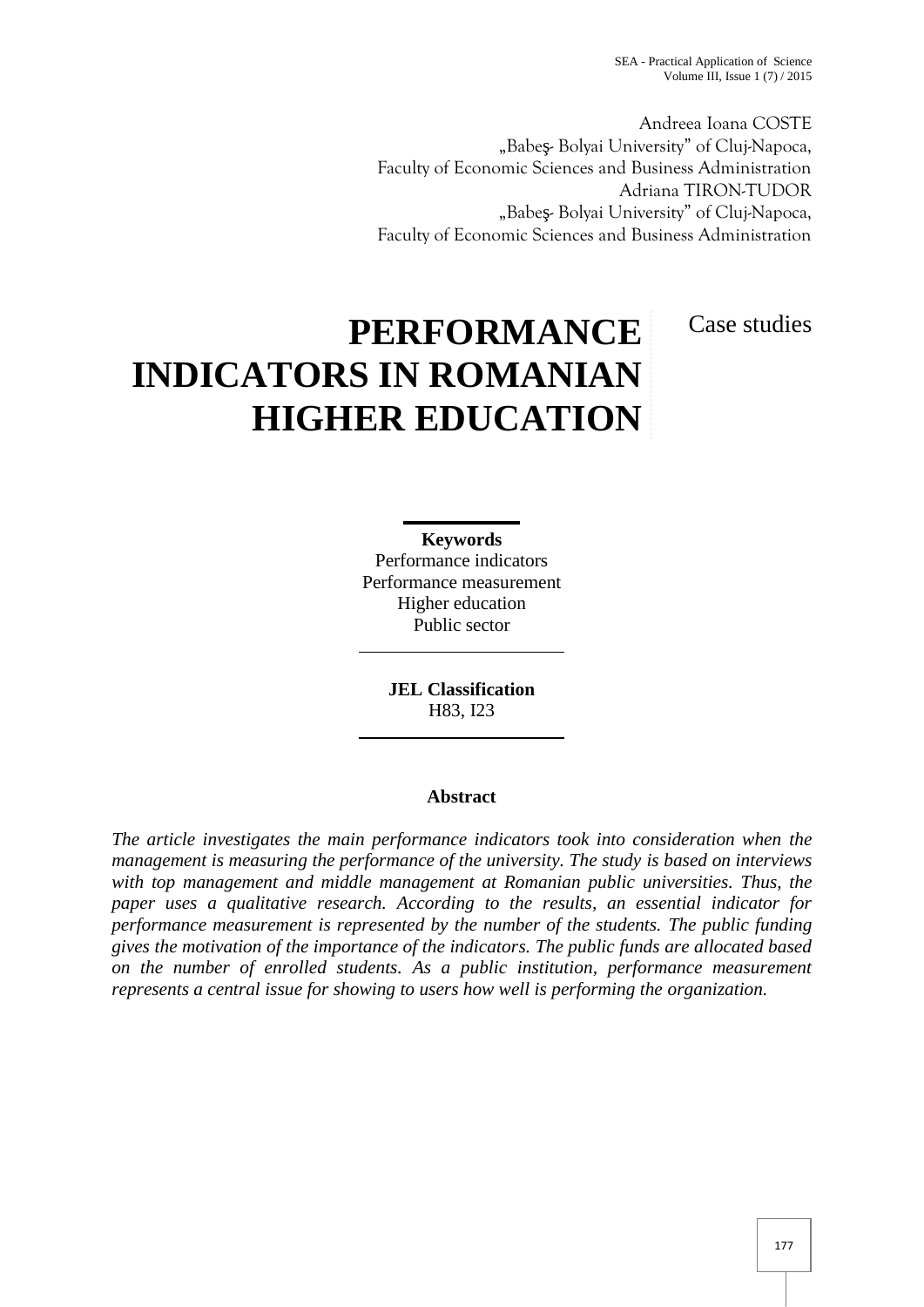## **Introduction**

Recently, Jan Van Helden (2013) conducted a research in which demonstrates that the most debated topic from 'Accounting management' category is management reform in the public sector. Also, in the paper is shown that there are many researches on performance measurement.

A real challenge for public managers represents the implementation of the private sector techniques into the public sector organizations, and also the measurement of performance. In order to provide performant services to users, the attention falls on performance measurement. Usually, public managers are used with financial indicators and less familiar with non-financial indicators (Arnaboldi & Azzone, 2010). In the public sector, outputs and outcomes represent essential indicators which are showing how well is performing an organization.

Performance can be measured with the help of the indicators which have to be established in accordance with the primary purpose of the public organization. The necessity of measuring performance led to the setting goals, objectives and achievements (Moynihan, 2008), and for public organizations this was a difficult step and public managers faced a real challenge. In furtherance to obtain comparability between the years to measure the performance or un-performance of the public organization, the utilization of the same indicators is encouraged.

The universities are facing increasing competition among the students given the wide world recognition received in the last period. Students are choosing a university based on their need. First of all, the student is interested in what will be after the studies. The main purpose and need of the student is to find a job based on what it was learned in the faculty. Secondly, the student chose a university based on the reputation gained by the educational institutions in the field. Being a performant university means high-quality teaching process, a high level of research, and well-prepared professors. In addition, universities have to offer an appropriate response to the new challenges to face the changes of the environment. Thus, the qualities of the services they provide have to adapt to the current circumstances.

Public universities have to achieve and accomplish the standards imposed specialized bodies or agencies, national or international, which evaluates and accredits the universities. The image and the quality of higher education depend to a greater extent to the context taken as a reference. Romanian Agency for Quality Assurance in Higher Education (Agenția Română de Asigurare a Calit ții Învățământului Superior) realized a transposes of the multi-contextual horizon where are mentioned assessed contexts when we are talking about the quality or the performance of

higher education. The horizontal line represents the period or time changes that Romanian higher education passed after the end of the communist period. Also, the horizontal line represents the transition from the external to the internal context. On the vertical line are found five of the most important users (employers, students, academia, other groups such as the Government, and the international bodies for higher education) interested in the quality of higher education, and in this context we can formulate two types of assessments: the national context a European context.

Romanian public universities were chosen because the researches are at the beginning in this field. This paper wants to fulfill the gap found in the literature and is providing evidence from top management and middle management regarding the indicators used when performance is measured.

The paper is structured four parts. In the first section are the introduction to the topic of performance in the public sector and public universities. The second section provides a literature review, followed by the methodology. The fourth part presents the results obtained, and we conclude and discuss the results.

## **Literature review**

Many researchers are interested in measuring performance in public organizations. Performance measurement researches analyze different public organizations, such as local government (Moynihan, 2006; Wichowsky & Moynihan, 2008), health care organizations (Moullin, 2002; Yuen Artie, 2012), universities (Lawrence & Sharma, 2002; Taylor & Baines, 2012; Sordo *et al.*, 2012), and the police (Collier, 2006).

The indicators of performance must be defined for avoiding misunderstandings among different types of stakeholders (Bourne & Wilcox 1998). Also, the indicators in higher education, as in other public organization, can be divided into internal performance indicators, external and operating performance indicators (Higgins, 1989). The information obtained by measuring performance helps managers to improve what is not working and in making decision process. Also, using specific indicators when performance is measured, gives the stakeholders the possibility to assess the organization.

Measuring performance in the public sector, and particularly in higher education, implies the use of the indicators. The aim of the indicators facilitates stakeholders to assess the performance of public organizations, and managers use performance information in making decision process. Nowadays, performance indicators for higher education increased significantly the last decade. Through performance measurement, public organizations can evaluate, control, motivate,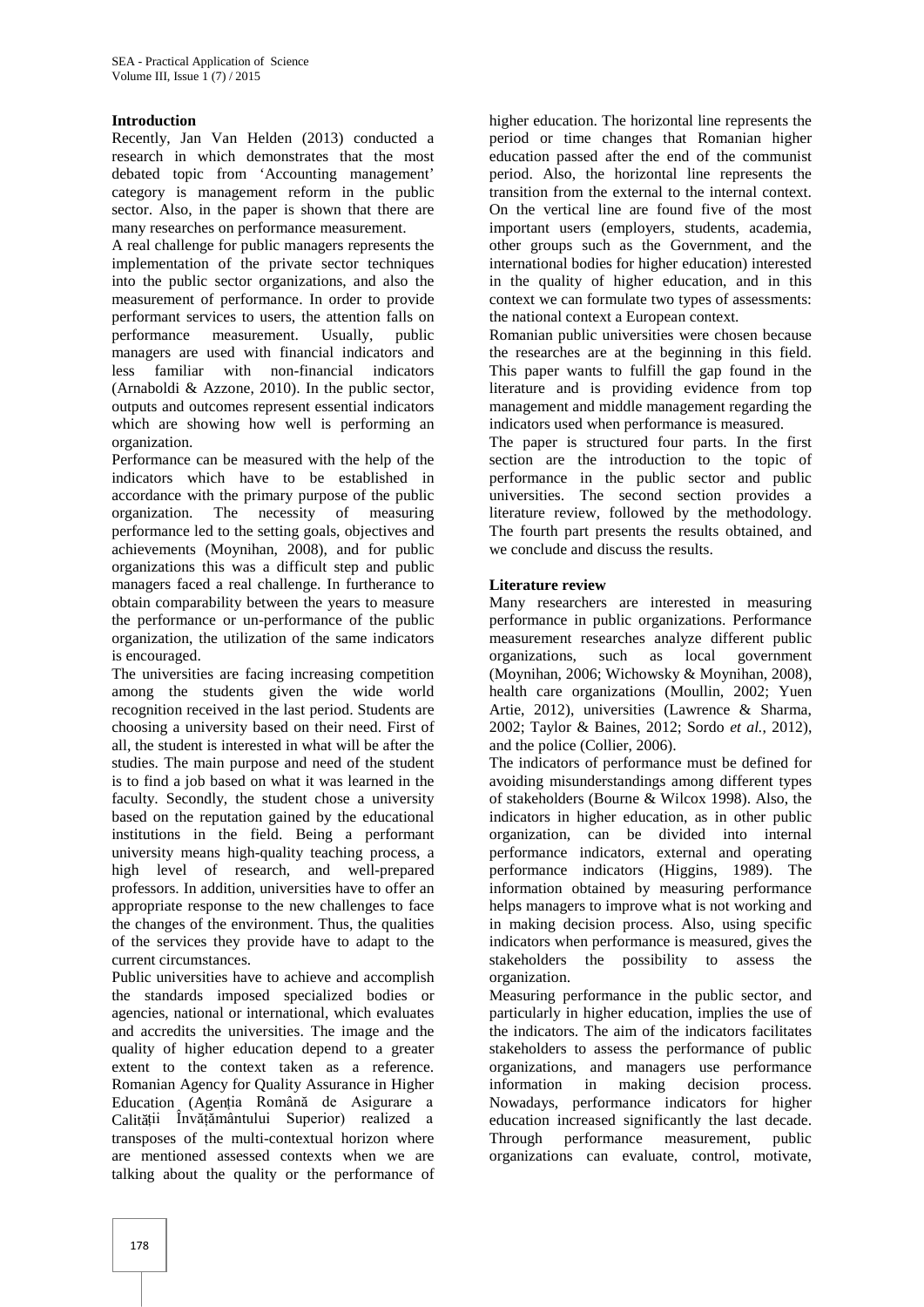promote, celebrate, learn and improve the activity and the results (Behn, 2003).

The application of performance indicators in higher education represents an essential step, and many countries adopted the indicators (Guthrie and Neumann, 2007). The universities have to accomplish three missions: teaching and learning, research and administration (Harley *et al*., 2004). As Jackson (2011) stated, before measuring performance is better to define what we understand through this concept because, at different levels, performance is seen in different ways.

## **Methodology**

In order to find which are the indicators used in company. public universities when performance is measured, we established interviews with top management and middle management. The interviews were carried out in the autumn 2014. In total, we reached to obtain 16 interviews. The interviewees are characterized as having an economic background. The main interest was in finding how top management and middle management measure performance, thus, which are the indicators used for measurement. Therefore, the analysis implies a qualitative research. The interviewees had to string the most important indicators used for performance measurement.

## **Results**

The most important indicator found through the interviews is the number of enrolled students. Auranen & Nieminen (2010) conducted a study where they showed that the number of students in Norway, Finland, and the Netherland plays a big role in funding. Also, in Australia higher education, Guthrie and Neumann (2007) carry out a research and found that student fee represent an essential source of funding. Public funding depends on the number of enrolled students. Public universities receive a part of the budget from the Ministry of Education. Nowadays, universities are seen as the institution where only the best students can attend and which help them to be prepared at a high level in order to become an elite. Furthermore, each university desires to have significant results regarding the students, and also to have many researches, which will lead to performance.

The insertion of students on the labor market represents an essential performance indicator. The primary objective of a university is to put into practice a teaching provision which can meet the students' need. However, the university has no power in finding a job for their graduates (Jongloed & Vossensteyn, 2001). In this way, universities contribute and help students in the development of knowledge, not only regarding the research, but also applying the knowledge. In this way, students can obtain a job related to what they have studied.

The number of publications represents another important aspect. The impact of research activity increased substantially in the last decade. Also, funding is closely related to the research activity. Designers of ranking tables use research and academic reputation as important performance indicators (Lukman *et. al.*, 2010).

Another indicator of central impact on the performance of public universities is the relation and collaboration with the external environment. The partnerships with business companies help students to see what a job means. First of all, students have the opportunity to put into practice the knowledge by doing an internship at the Secondly, after graduation, the companies are offering jobs for those students who obtained a high qualification. Public funding depends on the number of public projects with business companies and grants established with other partners (Auranen & Nieminen, 2010). In this section, the partnerships with other universities were included. For example, the international program, ERASMUS (European Region Action Scheme for the Mobility of University Students) is essential for each university. Also, other exchanges programs are necessary for the universities. In this way, the prestige of the educational organisations is promoted, and the possibility of foreign students' attraction is higher than before.

# **Conclusions**

Performance measurement is a multidimensional concept. It measures the way in which an organization is performing. When measuring the performance, financial and non-financial indicators have to be used, and even if in the public sector is hard to measure than in private sector, those indicators are crucial for assessing the performance. Also, public entities must provide relevant information to users in order to help them in making decision process and making a comparison with the other entities. An advantage of using performance measures is that helps the entity and managers to improve future results. The essential element of having an effective overall of performance measures is to use comparability. The indicators used for performance measurement are not necessary to be many, but they have to be selected very carefully. For the each year, the recommendation is to use the same indicators. Also, the indicators have to be consistent and which disclose a clear vision of the entities' performance.

Public universities are even more credible and trustfully when offer appropriate information for the users. Relevant information needs to be disclosed for meeting the users' requirements. Also, information is needed for making decision process. Showing the way in which universities have value for money increase the confidence of